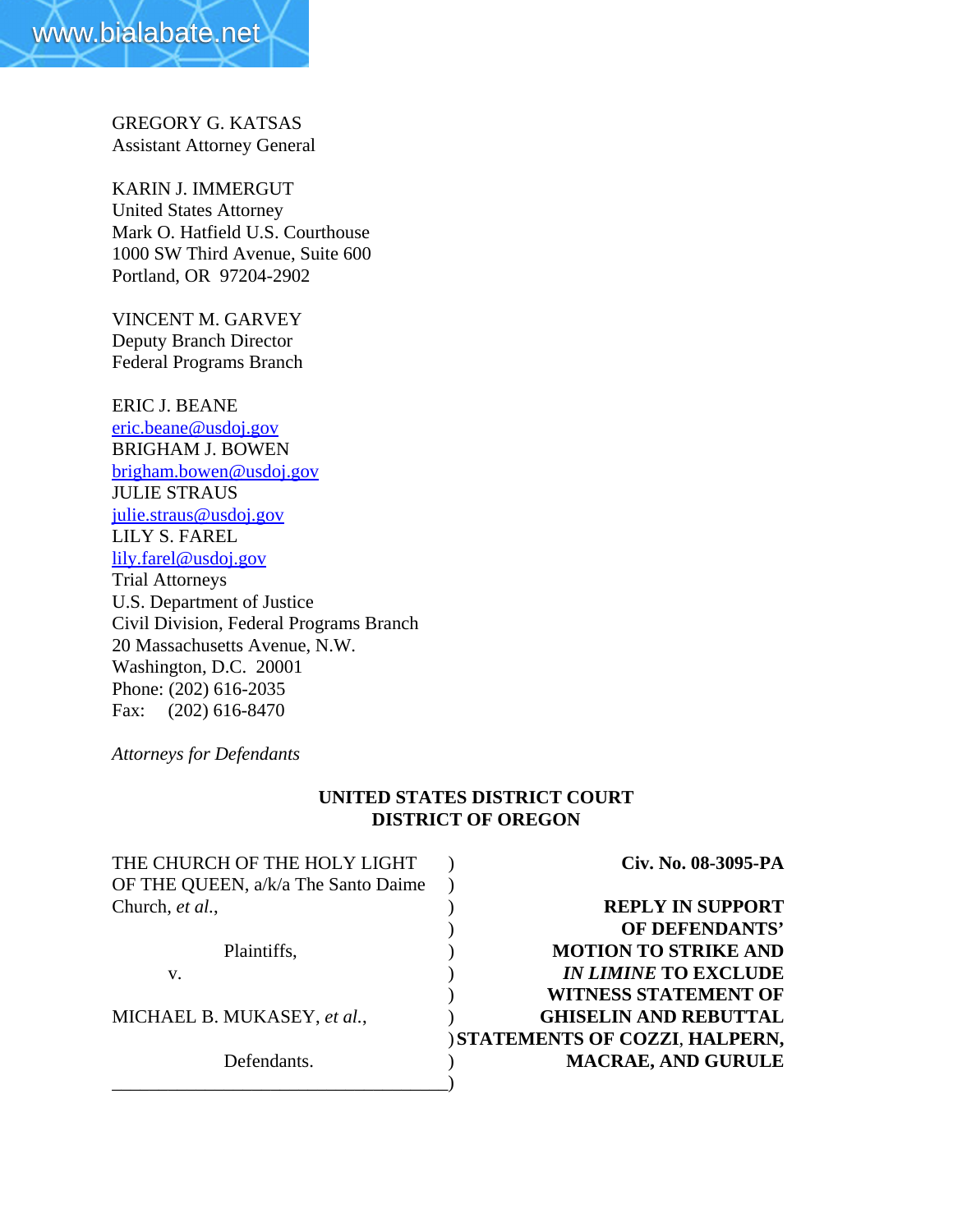In their opposition to Defendants' motion to strike and *in limine* to exclude Plaintiffs' rebuttal statements, Plaintiffs largely ignore the arguments presented in Defendants' motion and memorandum. Most significantly, Plaintiffs fail to address Rule 26(a)(3)(B), which requires that *all* pretrial disclosures, including rebuttal expert reports, be filed at least thirty days before trial. Fed. R. Civ. P. 26(a)(3)(B). This rule, as Defendants previously observed, supercedes Rule  $26(a)(2)(C)$ , upon which Plaintiffs rely to justify their untimely and highly prejudicial filings. *See IBM Corp. v. Fasco Indus.*, Civ. No. 93-20326, 1995 WL 115421, at \*2 (N.D. Cal. March 15, 1995) (holding that, where a pretrial order is silent as to rebuttal experts, the Rule provision permitting rebuttal designation is overridden and all expert testimony must be exchanged at the specified time)*.* Plaintiffs' defense that their statements are, in fact, "real rebuttal" statements entirely misses the point. Although much of Plaintiffs' new testimony is nonresponsive to Defendants' witness testimony, Defendants did not contend that they were somehow "fake" rebuttal. Rather, Defendants asserted that by filing the statements in violation of the Court's orders, without notice, and in the midnight hour, Plaintiffs are abusing the process in two ways: (1) by holding back on the majority of their presentation until the last minute and/or attempting to compensate for their own failures of presentation; and (2) by supplanting cross-examination (a forum in which Defendants would have an opportunity to respond) with improper rebuttal testimony (to which Defendants have no time to respond). This is precisely the sort of tactic the Federal Rules are designed to prohibit. *See*, *e.g.*, Charles A. Wright, Arthur R. Miller & Mary Kay Kane, *Federal Practice and Procedure: Civil 2d* § 1522 (1990) (Rule 16 is focused "on the use of the pretrial conference as a means to familiarize the litigants and the court with the issues actually involved in a lawsuit so that the parties can accurately appraise their cases and

REPLY IN SUPP. OF DEFS.' MOT. TO STRIKE AND *IN LIMINE* TO EXCLUDE REBUTTAL STATEMENTS - Civ. No. 08-3095 1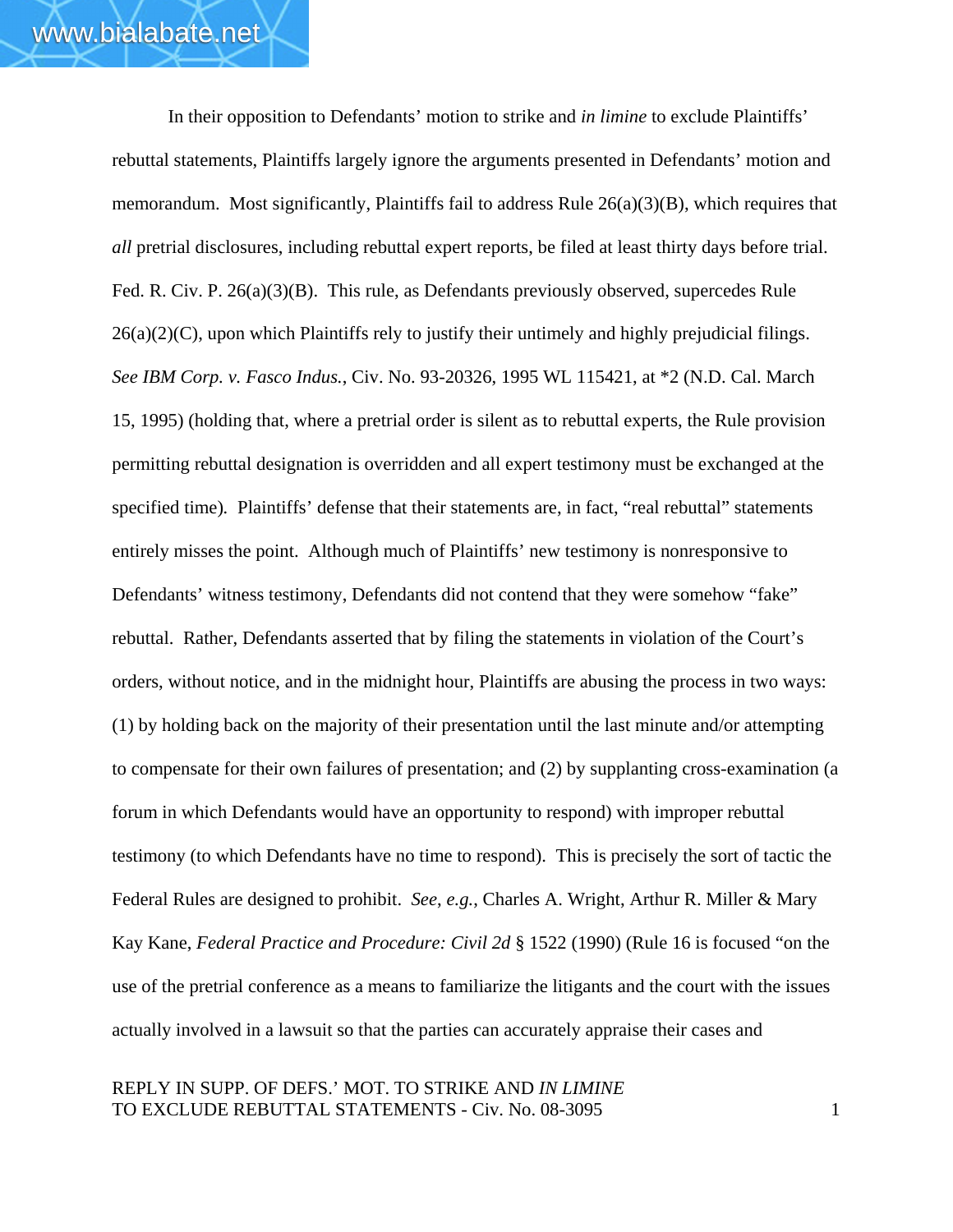substantially reduce the danger of surprise at trial.") (emphasis added); *see also Mallinckrodt, Inc. v. Masimo Corp.*, 254 F. Supp. 2d 1140, 1156 (C.D. Cal. 2003) (quoting Wright & Miller).

Moreover, the notion that Plaintiffs could not have intended to surprise Defendants with these filings because the testimony "could have been withheld until plaintiffs' witnesses took the witness stand," Opp. at 5, is absurd, because Plaintiffs' witnesses will only be cross-examined and will not be providing direct testimony at trial. This notion is likewise belied by Plaintiffs' failure either to provide prior notice or to seek for leave to file their statements. Surely, by the time of the final pretrial conference, Plaintiffs were aware of their intent to supplement their testimony. And yet Plaintiffs chose not to raise the issue at the conference, despite the fact that the Court's orders did not contemplate such supplementation. In fact, the opposite is true. As set forth in Defendants' prior filing on this point (yet another point ignored in Plaintiffs' opposition), the *only* provision made by the Court for any other presentation of evidence is via supplemental statements, either (1) based on additional evidence brought forward in discovery after initial statements had already been filed, or (2) to correct oversights. TRO Hearing Tr., Sept. 10, 2008, at 7. None of Plaintiffs' expert statements fall within these narrow categories.<sup>1</sup> They cite to no evidence brought forward in discovery after the filing of the parties' statements. They correct no oversights or inadvertent omissions. To the contrary, they consist solely of testimony which Plaintiffs failed adequately to establish in their initial statements – testimony

<sup>&</sup>lt;sup>1</sup> Defendants' motion was misdesignated as seeking to exclude the rebuttal statement of Jonathan Goldman. While this statement is both untimely and prejudicial, Defendants believe that it does fall within the narrow category of supplemental statements allowed by the Court. It also (unlike its peers) focuses on only one minor topic and Defendants expect, despite severe time constraints, to be able to file a supplemental statement of Denise Curry to address the matters raised by Mr. Goldman, as well as to address documents and matters recently brought to light via discovery and arising from Ms. Curry's deposition.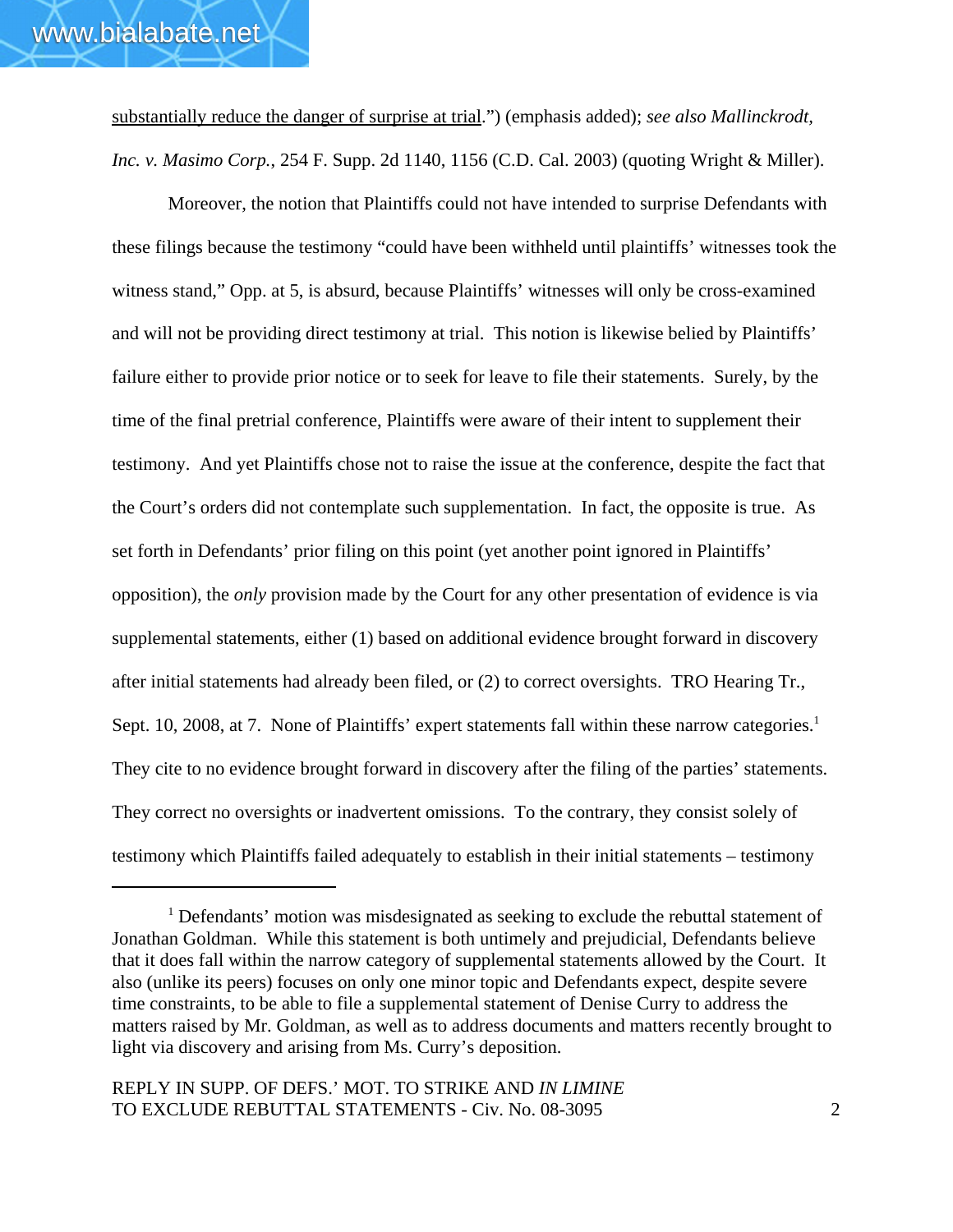designed to supplant what should take place at trial: cross-examination (an opportunity Plaintiffs have abdicated).

Plaintiffs' excuse for their failure, either to file their new statements or to provide notice of their intent to file them before the final pretrial conference, is, again, to simply ignore it. Plaintiffs necessarily concede, therefore, that they were obligated to provide such notice and did not do so. Fed. R. Civ. P. 16(e) (modification of pretrial orders only permitted to "prevent manifest injustice"); *Colvin v. United States*, 549 F.2d 1338, 1340 (9th Cir. 1977) (affirming exclusion of new evidence proffered after pretrial order and observing that "[a]ny injustice resulting from exclusion ... comes from [the defaulting party's] own failure properly to present his case.").

Nor do Plaintiffs address Defendants' demonstration that the introduction of entirely new witnesses (as with Dr. Ghiselin) at the final hour, as Plaintiffs attempt to do, is both highly prejudicial and plainly improper. *United States v. Lummi Tribe*, 841 F.2d 317, 320-21 (9th Cir. 1988) (affirming exclusion of expert testimony not revealed in pretrial list of witnesses); *Thibeault v. Square D Co.*, 960 F.2d 239, 246-47 (1st Cir. 1992) ("Many courts ... have recognized that the introduction of new expert testimony on the eve of trial can be seriously prejudicial to the opposing party."); *Bradley v. United States*, 866 F.2d 120, 125 (5th Cir. 1989) (holding that a district court abused its discretion by designating new expert witnesses shortly

## REPLY IN SUPP. OF DEFS.' MOT. TO STRIKE AND *IN LIMINE* TO EXCLUDE REBUTTAL STATEMENTS - Civ. No. 08-3095 3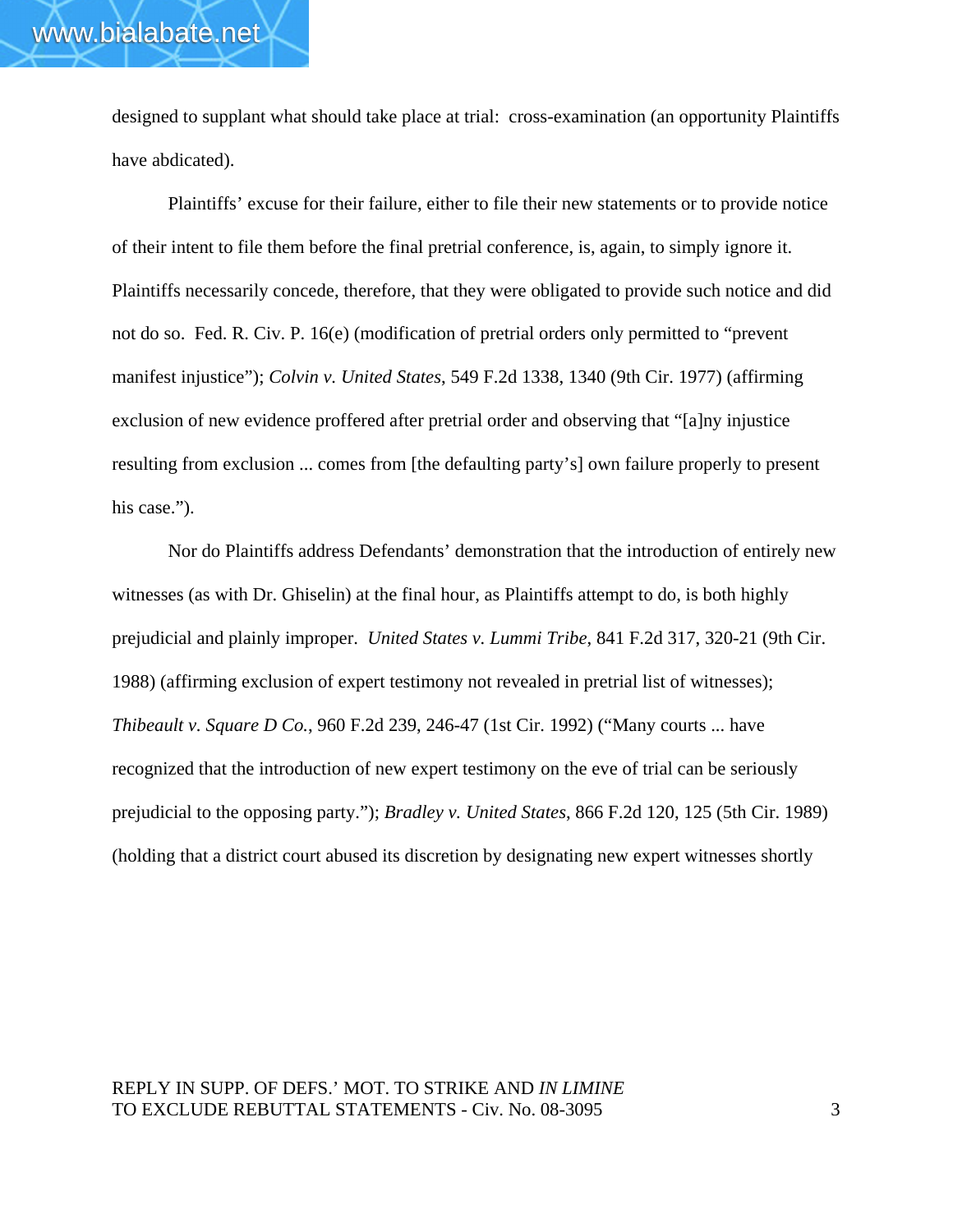before trial).<sup>2</sup> Likewise, Plaintiffs fail to address, and necessarily concede, that exclusion of their rebuttal statements is mandatory. Fed. R. Civ. P.  $37(c)(1)$  ("If a party fails to provide information or identify a witness as required by Rule  $26(a)$  or (e), the party is not allowed to use that information or witness to supply evidence on a motion, at a hearing, or at a trial, unless the failure was substantially justified or is harmless.") (emphasis added). As the Ninth Circuit has recognized: "Rule 37(c)(1) gives teeth to [the disclosure] requirements by forbidding the use at trial of any information required to be disclosed by Rule 26(a) that is not properly disclosed." *Yeti By Molly, Ltd. v. Deckers Outdoor Corp.*, 259 F.3d 1101, 1106 (9th Cir. 2001) (affirming exclusion of expert witness as a sanction where disclosure made less than one month before trial: "[E]ven though [the disclosing party] never violated an explicit court order to produce the [rebuttal witness] report and even absent a showing in the record of bad faith or unwillingness, exclusion is an appropriate remedy for failing to fulfill the required disclosure requirements of Rule 26(a).").

As Defendants have demonstrated – and, yet again, as Plaintiffs concede by omission – Plaintiffs' ambush tactics are not substantially justified, nor are they harmless. Plaintiffs have attempted to expand their presentation of evidence by orders of magnitude and in the midnight hour, giving Defendants (and the Court) no notice whatsoever, and leaving Defendants no meaningful opportunity to respond prior to trial. The statements must be excluded.

 $2^2$  The substantive grounds for excluding the testimony of Dr. Ghiselin are fully set forth in Defendants' prior memorandum. For purposes of this reply Defendants will only observe that Plaintiffs do not bother to address the fact that Dr. Ghiselin's entire presentation is based on a manifestly erroneous reading of the *O Centro* decision. Even if he were allowed to apply his expertise in biology to opine on legal questions of admissibility, all of his opinions are tainted by this erroneous legal predicate.